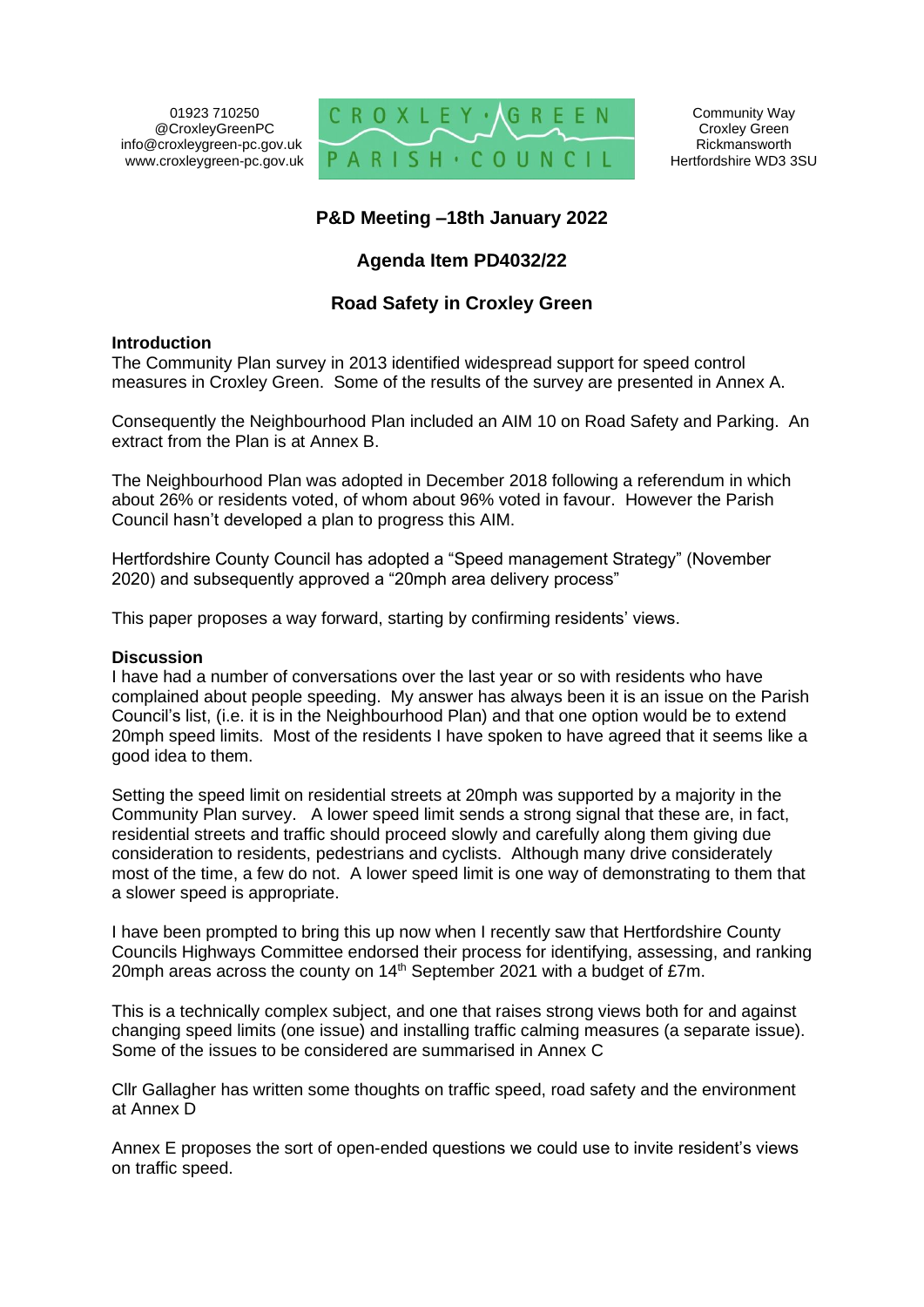If we agree to investigate this further, I want to ensure it is carried out in an open and transparent way so that the residents of Croxley Green are fully involved and support any measures or changes that are proposed by the traffic authority, Hertfordshire County Council.

#### **Recommendations**

- 1. To recommend the topic for discussion in full Council.
- 2. To invite residents' views on traffic speeds (and possibly other road safety issues) within Croxley Green through an informal survey of opinion
- 3. To invite TRDC and Herts CC to nominate an officer (or officers) to work with CGPC to investigate options and develop proposals

Cllr Chris Mitchell 11 January 2022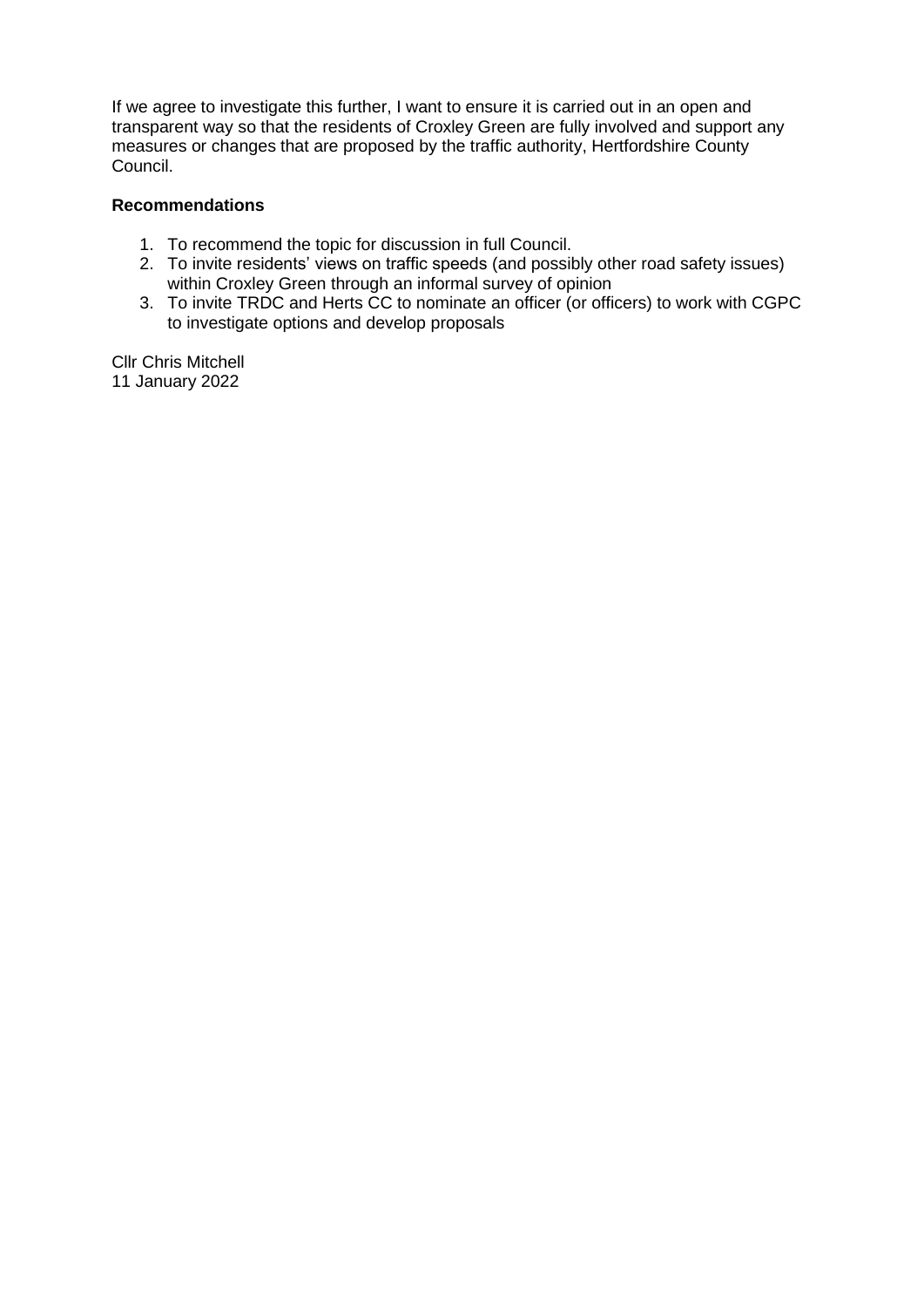## **Annex A – Extracts from Community Plan Survey Results (2013)**

| Question 23: |  |
|--------------|--|
|--------------|--|

| The following factors pose significant problems within Croxley Green: |                    |       |         |         |              |                           |  |  |
|-----------------------------------------------------------------------|--------------------|-------|---------|---------|--------------|---------------------------|--|--|
| <b>Answer Options</b>                                                 | strongl<br>y agree | agree | disagre | strongl | no<br>opinio | <b>Respons</b><br>e Count |  |  |

|                               | y agree |     | е   | ν<br>disagre<br>е | opinio<br>n | e Count |
|-------------------------------|---------|-----|-----|-------------------|-------------|---------|
| speeding traffic              | 442     | 514 | 271 | 17                | 87          | 1331    |
| traffic congestion            | 521     | 531 | 203 | 9                 | 68          | 1332    |
| car parking - residential     | 424     | 510 | 284 | 13                | 98          | 1329    |
| car parking - shops           | 445     | 504 | 286 | 13                | 77          | 1325    |
| road and pedestrian<br>safety | 286     | 493 | 359 | 27                | 151         | 1316    |
| answered question             |         |     |     |                   |             | 1360    |
| skipped question              |         |     |     |                   |             | 33      |

Question 26

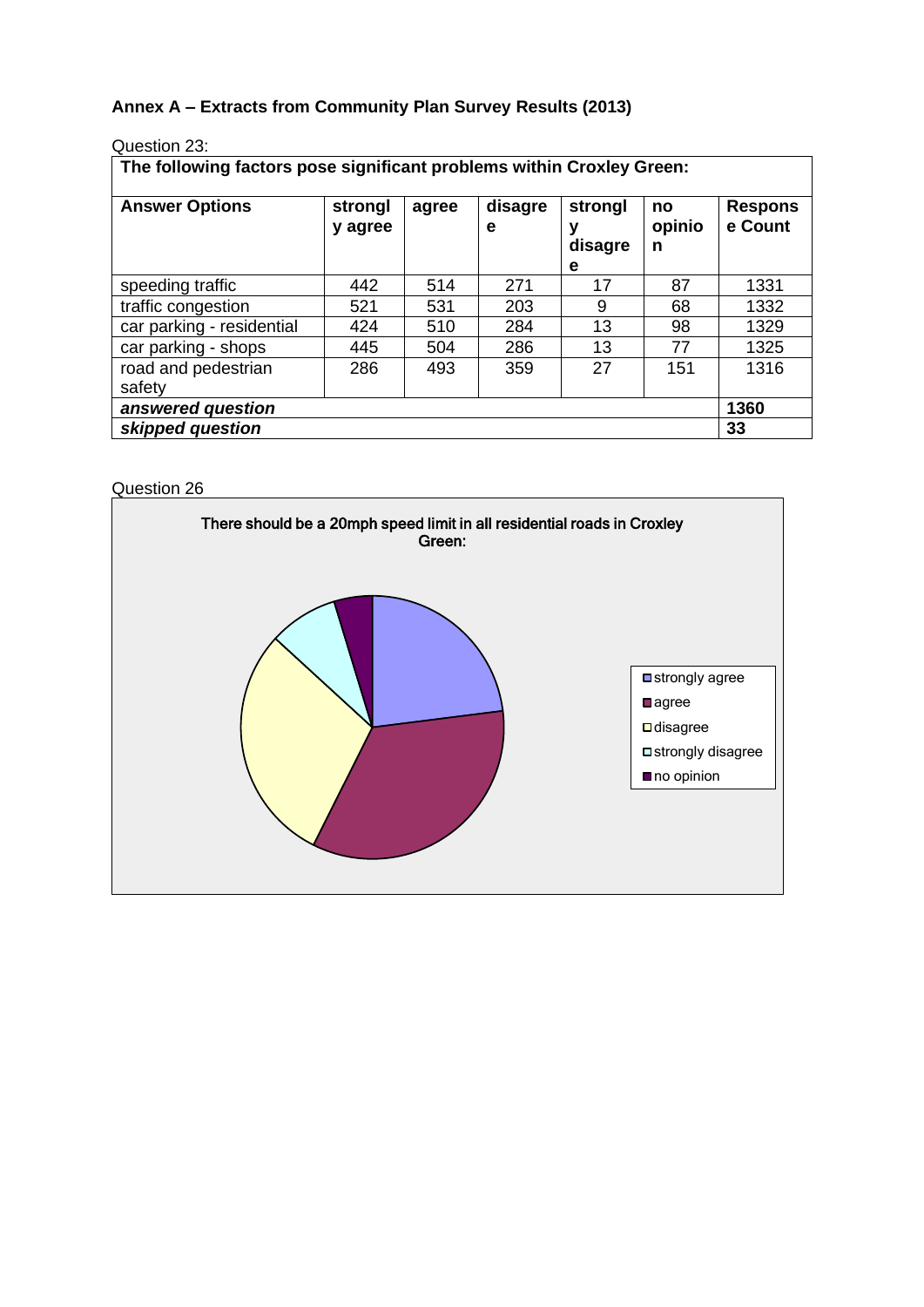



#### Question 39

| The following factors would improve the traffic issues in Croxley Green: |                       |       |              |                              |                   |                                     |
|--------------------------------------------------------------------------|-----------------------|-------|--------------|------------------------------|-------------------|-------------------------------------|
| <b>Answer Options</b>                                                    | strongl<br>у<br>agree | agree | disagr<br>ee | strongl<br>v<br>disagr<br>ee | no<br>opinio<br>n | <b>Respo</b><br>nse<br><b>Count</b> |
| lower speed limits                                                       | 314                   | 449   | 385          | 66                           | 112               | 1326                                |
| speed limit signage                                                      | 255                   | 570   | 310          | 55                           | 134               | 1324                                |
| electronic speed indicators                                              | 267                   | 493   | 326          | 67                           | 152               | 1305                                |
| weight restrictions                                                      | 330                   | 511   | 216          | 34                           | 223               | 1314                                |
| improved street lighting                                                 | 183                   | 334   | 504          | 58                           | 238               | 1317                                |
| improved road signage                                                    | 130                   | 406   | 467          | 65                           | 238               | 1306                                |
| increased expenditure on<br>road maintenance                             | 591                   | 517   | 114          | 20                           | 103               | 1345                                |
| answered question                                                        |                       |       |              |                              |                   | 1359                                |
| skipped question                                                         |                       |       |              |                              |                   | 34                                  |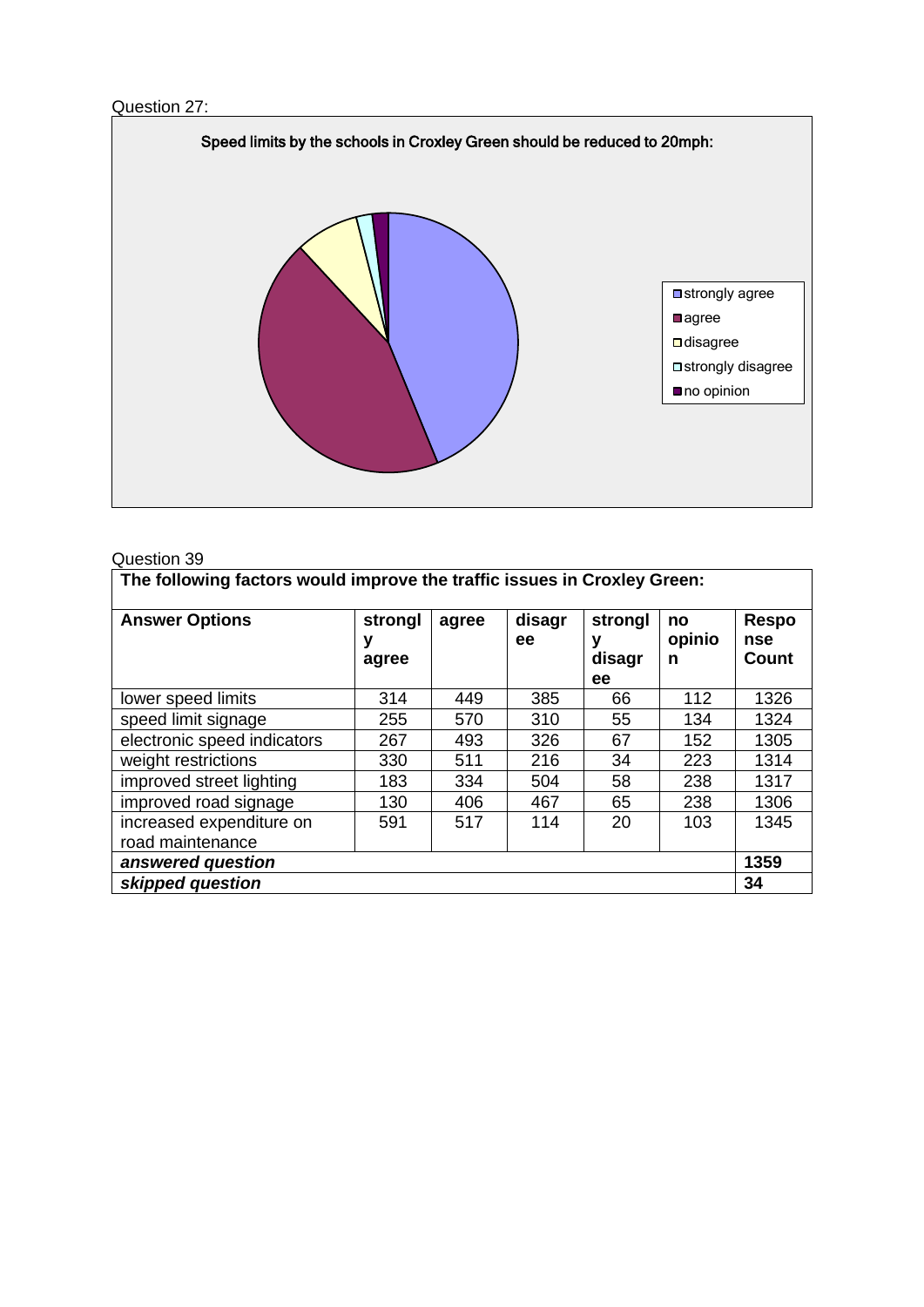#### **Annex B – Extract from the Neighbourhood Plan (2018)**

#### **5.6 TRANSPORT, ROAD SAFETY AND PARKING**

OBJECTIVES:

- Ensure the needs of those relying on public transport and pedestrians and cyclists are given priority over private vehicles
- Ensure there is adequate parking provision for those relying on cars for work or personal use
- Ensure that the increase in demand for parking is considered in any conversion proposal

It is important that everyone in the community – whether a car owner or not – is able to travel easily and safely within the Parish and that congestion is minimized for those visiting or passing through the area. With a continuing growth in the ownership of vehicles the demand for on street and off street parking requires constant monitoring if it is to be met without environmental damage.

#### **AIM 10: Road Safety and control of parking**

**The Parish Council will work with Herts CC and TRDC to prepare an Action Plan to** 

- **Extend 20mph speed limit zones within the Parish**
- **Promote other traffic speed restrictions**
- **Discourage parking on pavements**
- **Improve facilities for pedestrians and cyclists**
- **Encourage "car clubs" and similar schemes for traffic reduction**

5.6.1 Pedestrian casualties are significantly reduced in accidents where vehicles are travelling at less than 20mph rather than 30mph. The Parish Council aims to extend 20mph limits throughout the Parish including speed reduction measures where necessary. Parking on pavements can cause obstructions for those with young children and push chairs, the elderly and those with disabilities.

5.6.2 The road works carried out in 2016 on Community Way combining traffic speed abatement and pedestrian safeguarding measures is an example of an excellent response by TRDC to a previously hazardous situation.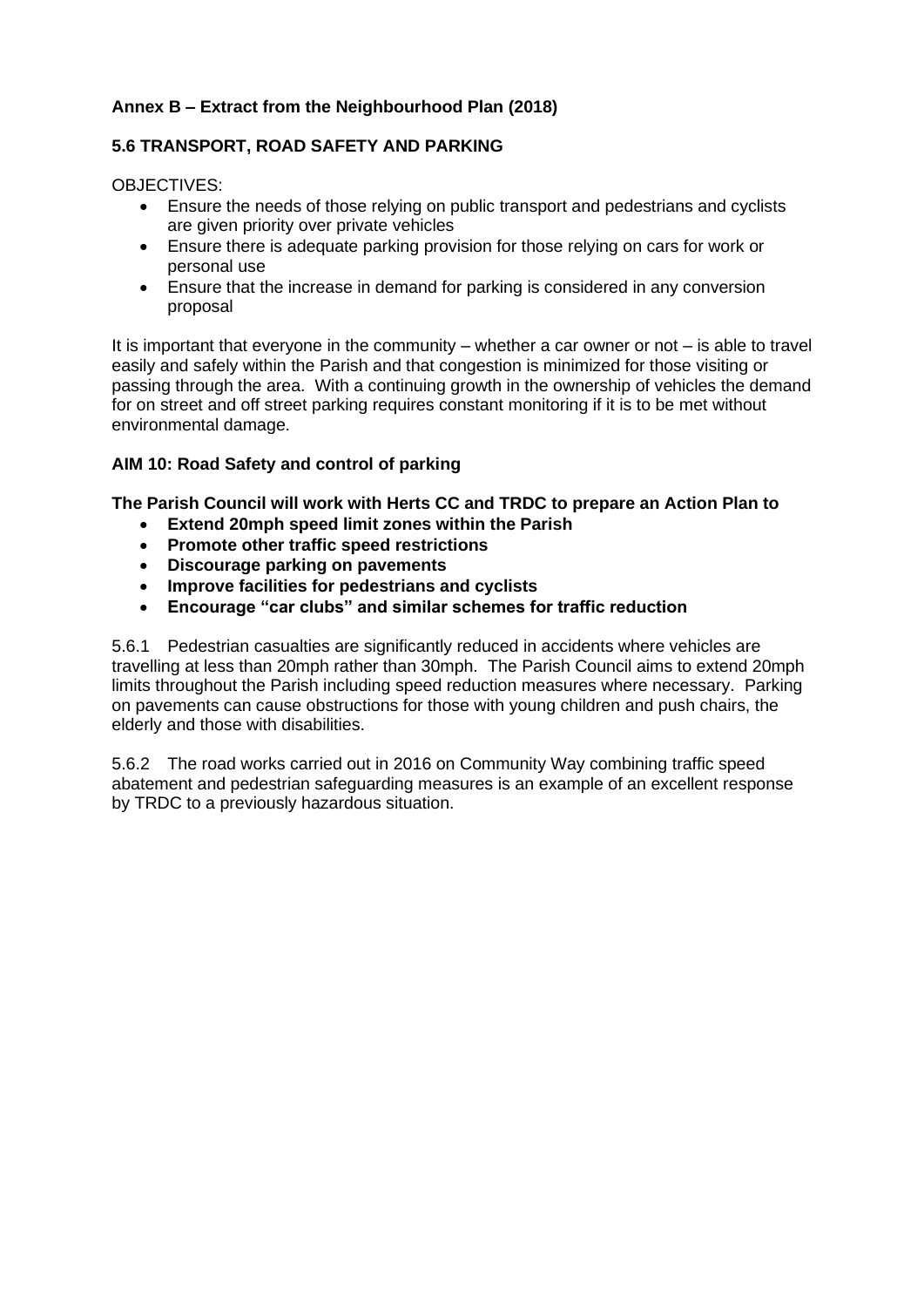#### **Annex C – Some of the issues to be considered**

Hertfordshire County Council has published its Speed Management Strategy (November 2020) which provides the context for setting lower speed limits within Hertfordshire.

The Royal Society for the Prevention of Accidents (RoSPA) publishes a Road Safety Factsheet titled "20mph zones and Speed Limits Factsheet". The current version was published in November 2020.

Department for Transport Circular 01/2013 "Setting local speed limits" defines 20mph zones and 20mph speed limits.

20mph speed limits are areas where the speed limit has been reduced to 20mph but there are NO PHYSICAL MEASURES to reduce vehicle speeds within the area. Drivers are alerted to the speed limit by signs at the boundary and repeater signs within the area. This approach has been adopted on Copthorne Road (privately maintained).

20mph speed zones use traffic calming measures such as speed humps, chicanes, road narrowing and planting to physically and visually reinforce the signs. This approach has been adopted on New Road (public highway).

The guidance explains which approach would be appropriate and is likely to be successful in different road conditions. Four of the key points in the guidance are:

- Speed limits should be evidence-led and self-explaining and seek to reinforce people's assessment of what is a safe speed to travel. They should encourage selfcompliance.
- Speed limits should be seen by drivers as the maximum rather than a target speed.
- Traffic authorities set local speed limits in situations where local needs and conditions suggest a speed limit which is lower than the national speed limit.
- Traffic authorities are asked to keep their speed limits under review with changing circumstances, and to consider the introduction of more 20 mph limits and zones, over time, in urban areas and built-up village streets that are primarily residential, to ensure greater safety for pedestrians and cyclists.

As well as the benefit in reducing the number and severity of accidents, and particularly those involving vulnerable road users (pedestrians and cyclists), RoSPA identifies other benefits including:

- Increases in walking and cycling within the area
- Improvements in quality of life indicators such as
	- o Health improvements
	- o Community cohesion and
	- o Better air quality

Our local Traffic Authority is Hertfordshire County Council (HCC).

HCC has committed £7m towards developing 20mph zones across the whole county, but it has to be locally driven. According to plans approved by a meeting of the HCC Highways and Transport cabinet panel on September 14 2021 60 per cent of the county's road network, including urban and rural areas, could be eligible.

The process for each scheme – including public engagement and the application of Traffic Regulation Orders – is likely to take in excess of 12 months. Prioritisation will take into account factors such as whether there is a school, whether the area has previously been identified and whether it contains an 'air quality management area'. It will also consider the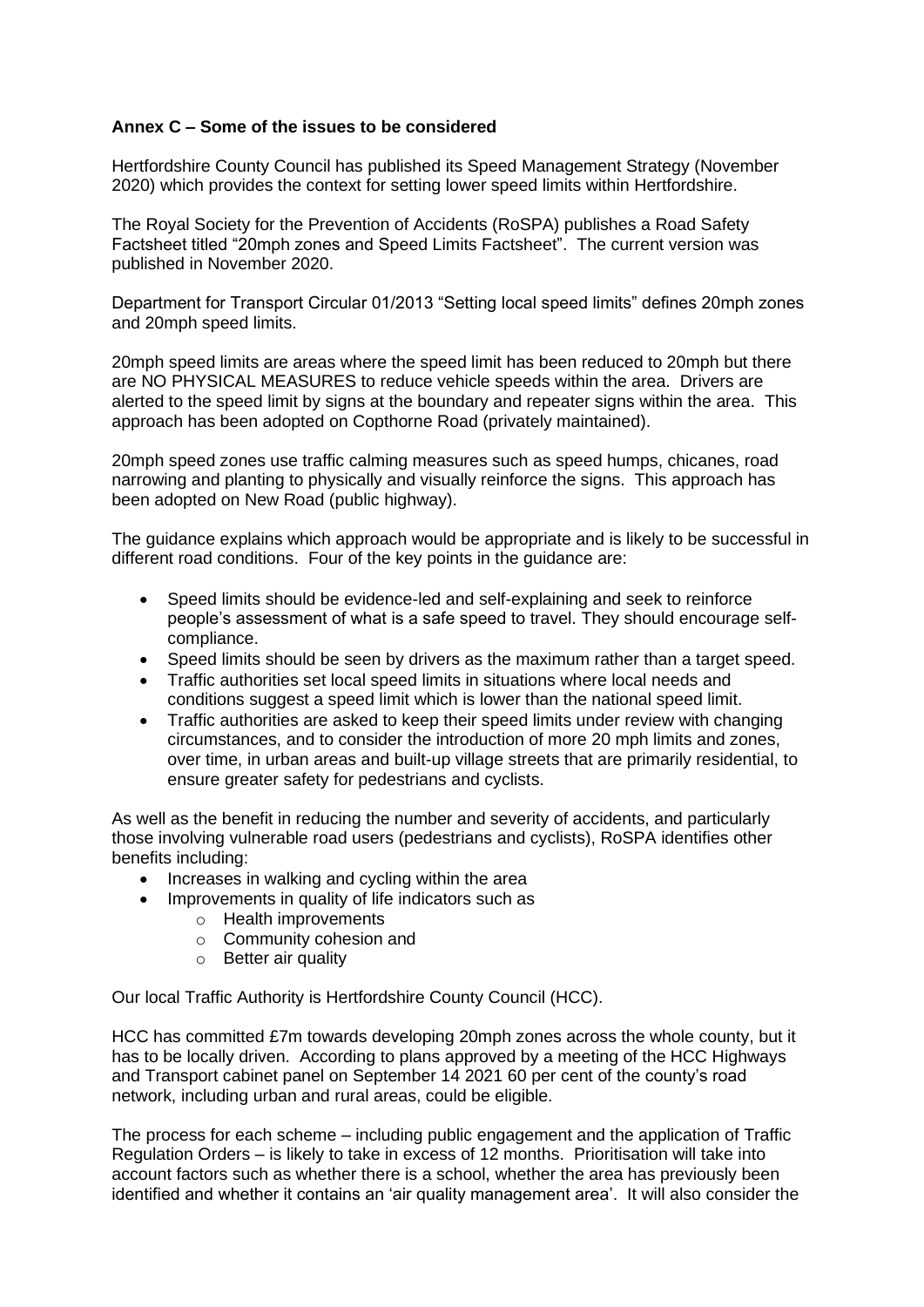number of properties within the proposed area, the proportion of narrow footways and poorer outdoor environments, based on factors such as air quality and proximity to green space.

However traffic speed monitoring surveys may be needed to check that any roads proposed for 20mph speed limits meet the criteria set out in DfT Circular 1/2013.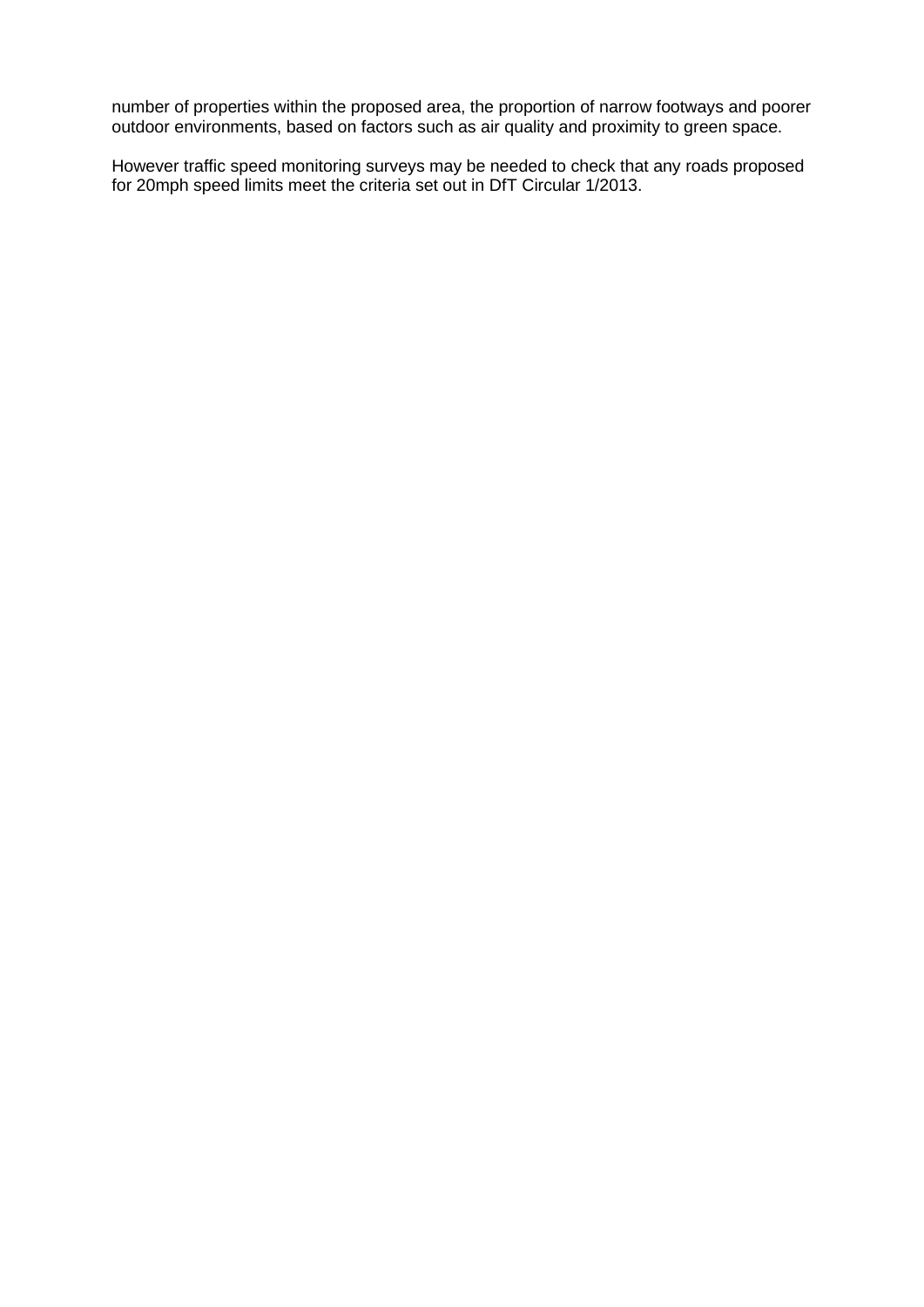## **Annex D – Comments on traffic speed, road safety and the environment**

## **Freedom**

Some commentators have drawn a distinction between two types of freedom:

- Freedom to and
- Freedom from.

This may seem a strange place to start, but it lies at the heart of the matter.

For example, we have a **freedom TO** drive our cars anywhere we wish on the public highway. But that freedom is hedged around by restrictions. For example the car must be roadworthy, licensed and insured. The driver must be qualified and obey the rules of the road including speed limits.

These restrictions are intended to protect others peoples' **freedom FROM** harm. Harm such as unsafe road vehicles or dangerous driving.

The whole issue of road safety and traffic speed limits is bound up with balancing these two types of freedom, and balancing between different groups of people or between people who are doing different things.

#### **Road Safety**

The essence of road safety lies in people taking responsibility for their own actions. Taking care for themselves, and for others. And this, in turn, depends on people being taught and learning how to behave sensibly and responsibly as pedestrians, cyclists or drivers.

The rules of the road, set out in the Highway Code, including speed limits, are there as a framework within people can act considerately.

Unfortunately there are a few people who are determined to act less considerately or responsibly than others and many people who occasionally don't act as carefully and responsibly as they should. Therefore there is a need for two sorts of action to guide and encourage them.

One set is about road design and layout. Roads should be designed, laid out and signed so that a reasonably experienced person can "read" them and understand what is expected of them. Whether as a pedestrian, a cyclist or a motorist.

The other is about enforcement. This can be physical enforcement like the crash barriers down a central reservation to stop vehicles crossing over, or the kerbs at a road edge to guide vehicles away from the footway, or the road humps and speed cushions to deter speeding. Or it can be policing enforcement, for example using cameras to detect excessive speed or traffic police to observe dangerous driving.

## **Traffic speed**

Research has shown that the severity of accidents is linked to collision speed. There are three stages in stopping a vehicle. The first is comprehension – the driver (or the automatic control system) has to realise the need to stop and decide to apply the brakes. The second is deceleration as the brakes gradually bring the vehicle to a halt. The third is impact, when the brakes haven't managed to stop the vehicle before collision. We generally try to avoid the third stage, if possible.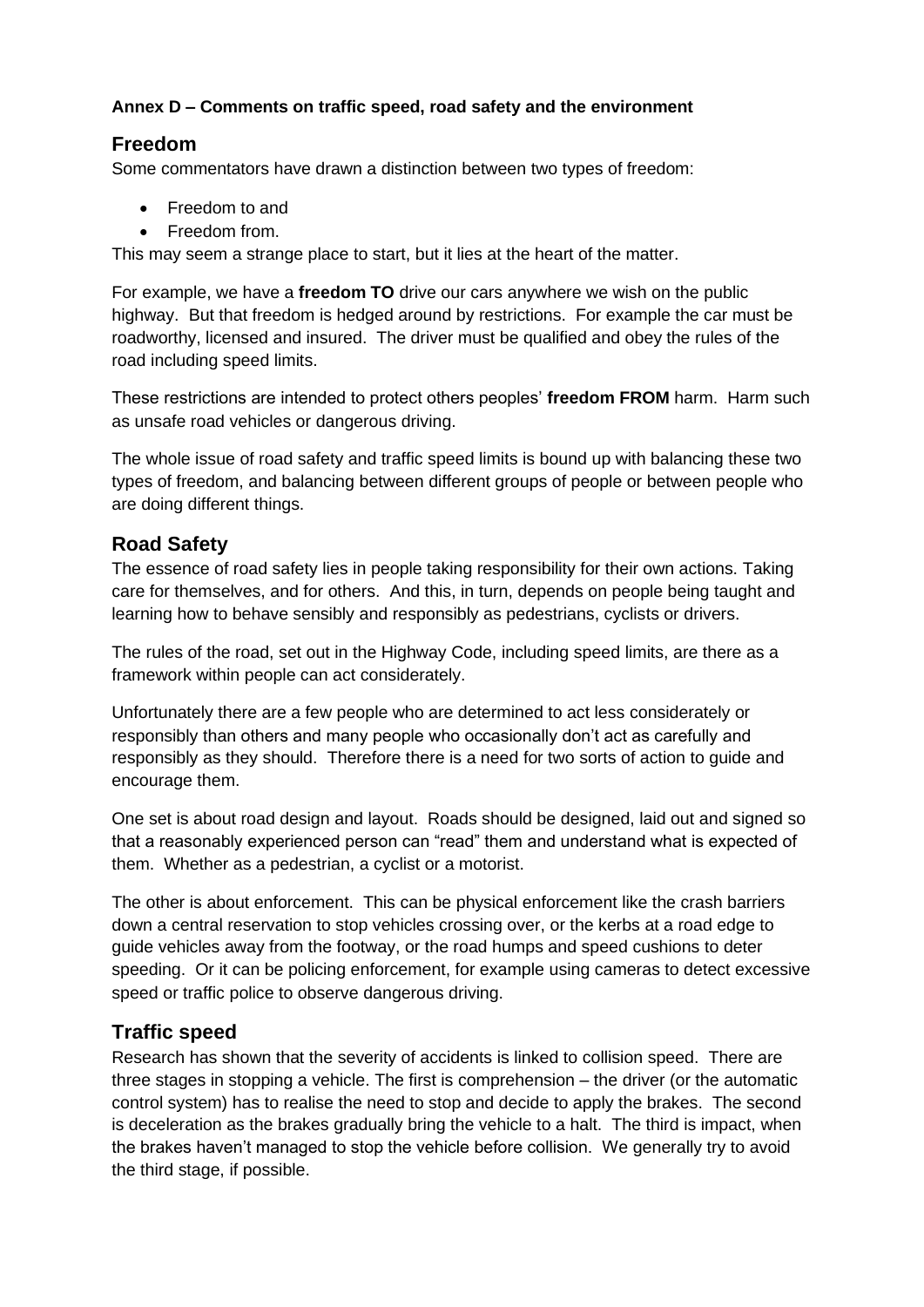There is a pretty standard reaction time for most motorists, usually a couple of seconds. The distance travelled depends on speed, the faster you are going, the further you travel in two seconds.

The braking systems on modern cars are much better than they used to be, including stronger brakes, better tyre design, and anti-lock systems. Even so, the distance required to bring the vehicle to rest (stopping distance) depends on the speed and, because it is deceleration, the distance travelled is more than proportional to the speed.

The Highway Code quotes "typical" stopping distances for a vehicle in good condition on a road in good condition with an alert driver as:

| Speed<br>(mph)              | 20 | 30 | 40 | 50 | 60 | 70 |
|-----------------------------|----|----|----|----|----|----|
| <b>Distance</b><br>(metres) | 12 | 23 | 36 | 53 | 73 | 96 |
| Car<br>lengths              | 3  | 6  | 9  | 13 | 18 | 24 |

The distance to stop from 30mph is almost twice as much as from 20mph. At 40mph it is three times as far.

The consequence of collision (impact) depends on the speed at the time of impact. Because of the two second reaction time, a car doing 20mph will have travelled half the stopping distance (6m) before the driver applies the brakes and still be going at 20mph. And at 30mph, will have travelled more than one third of the stopping distance (9m) and still be going at 30mph before the driver applies the brakes.

# **Road safety (accident) statistics**

The UK is one of the safest places in the world as measured by road accident statistics.

According to the Department for Transport, Great Britain is currently the fourth safest country, measured by deaths as a percentage of population, after Norway, Sweden and Iceland. Nearly three times better than New Zealand and more than five times better than the United States of America (for example).

Hertfordshire County Council compiles road accident statistics and used to provide data to the Croxley Green Road Safety Group which closed some years ago. Responsibility was transferred to the Parish Council (P&D).

Road traffic accidents are sporadic – they vary from time to time and place to place. The records can be used to identify particular trends, or places, where action might be taken to help to reduce the incidence. The difficulty, in a relatively small area like Croxley Green, is that the variability is usually too great to identify anything specific that can be done. One of the reasons for the demise of the local Road Safety Group was that they couldn't find anything particular in the accident records that would merit specific action.

In general, the pattern of accidents locally follows the national pattern. Accidents are more frequent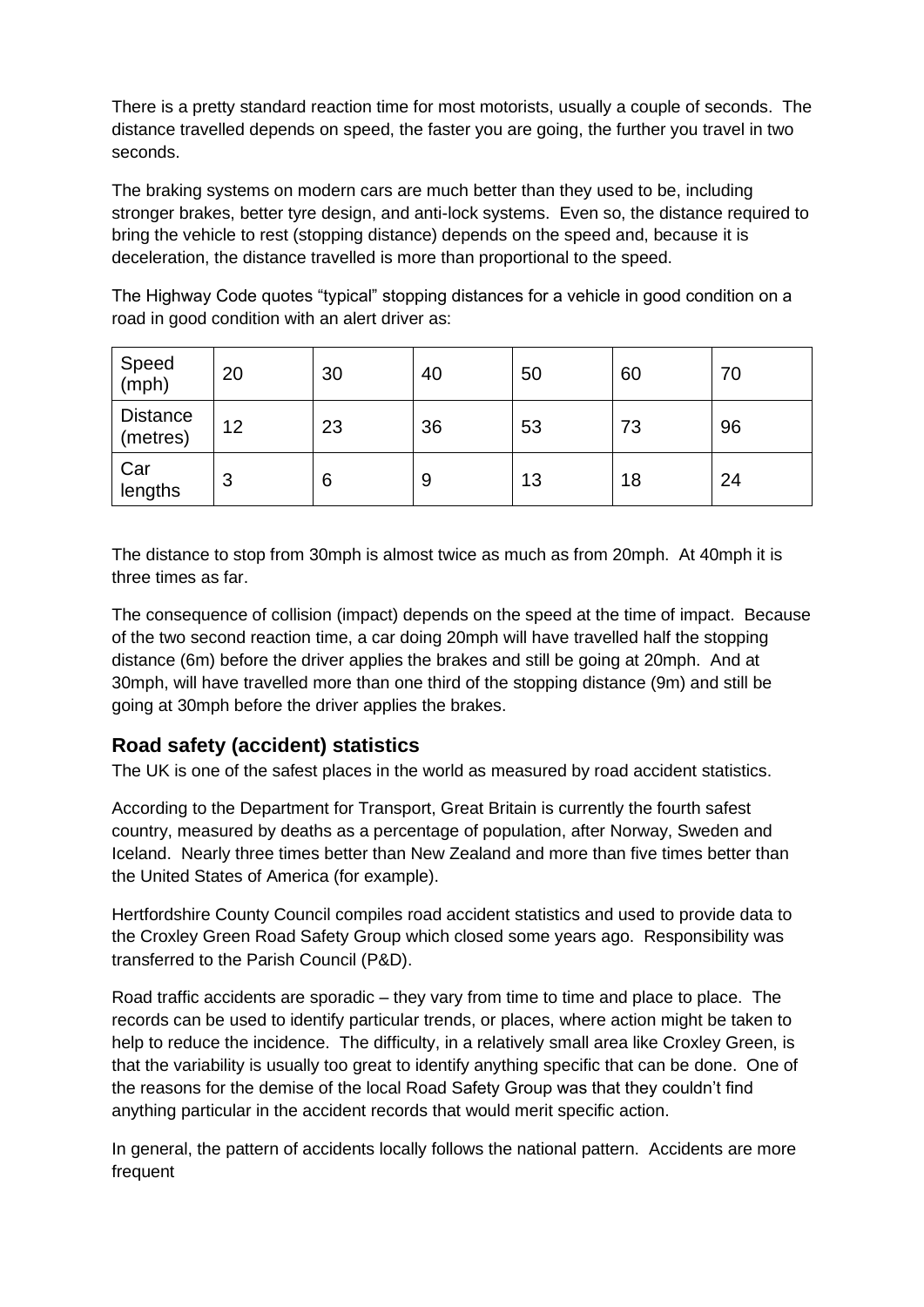- where there is more traffic, because there are more opportunities for an accident,
- at places where there is traffic conflict, for example at road junctions and at places where there are significant numbers of people crossing the road,
- and more severe at places where traffic is moving faster, either because the speed limit is higher, or because drivers judge a higher speed is appropriate.

## **Road accident statistics in Croxley Green**

The accident pattern in Croxley Green is pretty much what one would expect. More accidents on the busier roads and typically at places where there is "conflict" between different road users, i.e. at road junctions and pedestrian crossings.

It's possible to view some of the accidents that have been reported in Croxley Green over recent years on a website:<https://www.crashmap.co.uk/Search> and type in Croxley Green.

Guy Parks has commented:

*"Looking at the statistics (2014 to 20) on the link the vast majority of accidents appear to be on the Watford Road, The Green and Baldwins Lane. The only other roads with more than one incident are New Road (2 near the station end) and Links Way (4 – speeding to the golf club?) and Little Green Lane (3), Malvern Way (2). There are 7 further accidents, no more than one per road.* 

Determining whether Croxley Green is safer (or less safe) than other places is very difficult because each road network has particular characteristics, and the local traffic has particular characteristics, which would have to be matched between areas or for which due allowance would have to be made in the calculation. It could be done, but it would need detailed study by an experienced road traffic accident statistician and might, in the end, simply prove that Croxley Green wasn't exceptional in any way.

Therefore any road safety initiative or intervention in Croxley Green can only be based either on the national pattern of accidents, or on a strong local opinion about a particular issue.

For example, the pedestrian crossings in Croxley Green have all been converted from the traditional "zebra" design, which relies on drivers taking responsibility and giving way, to one of the traffic light controlled options, at which drivers (and pedestrians) are directed when to cross. Possibly because accident statistics have shown that the light controlled crossings are safer than the simple "zebra" crossing.

## **20mph speed limits and the environment**

The essence of reducing the speed limit to 20mph is to make the road network a safer environment for so called "vulnerable" road users including pedestrians and cyclists.

National statistics show that roads with 20mph speed limits have, on average, fewer and less severe accidents than those with 30mph speed limits.

And part of the purpose of having the lower speed limits is to encourage people to walk or cycle, rather than to use cars for short trips. Making the roads safer for children walking to school and increasing the public's perception of them as a safe environment.

Many of the roads in Croxley Green are of the sort that could be considered, under the Government's policy guidelines set out in Department for Transport Circular 1/2013, for the lower speed limit suitable for roads that are mainly residential.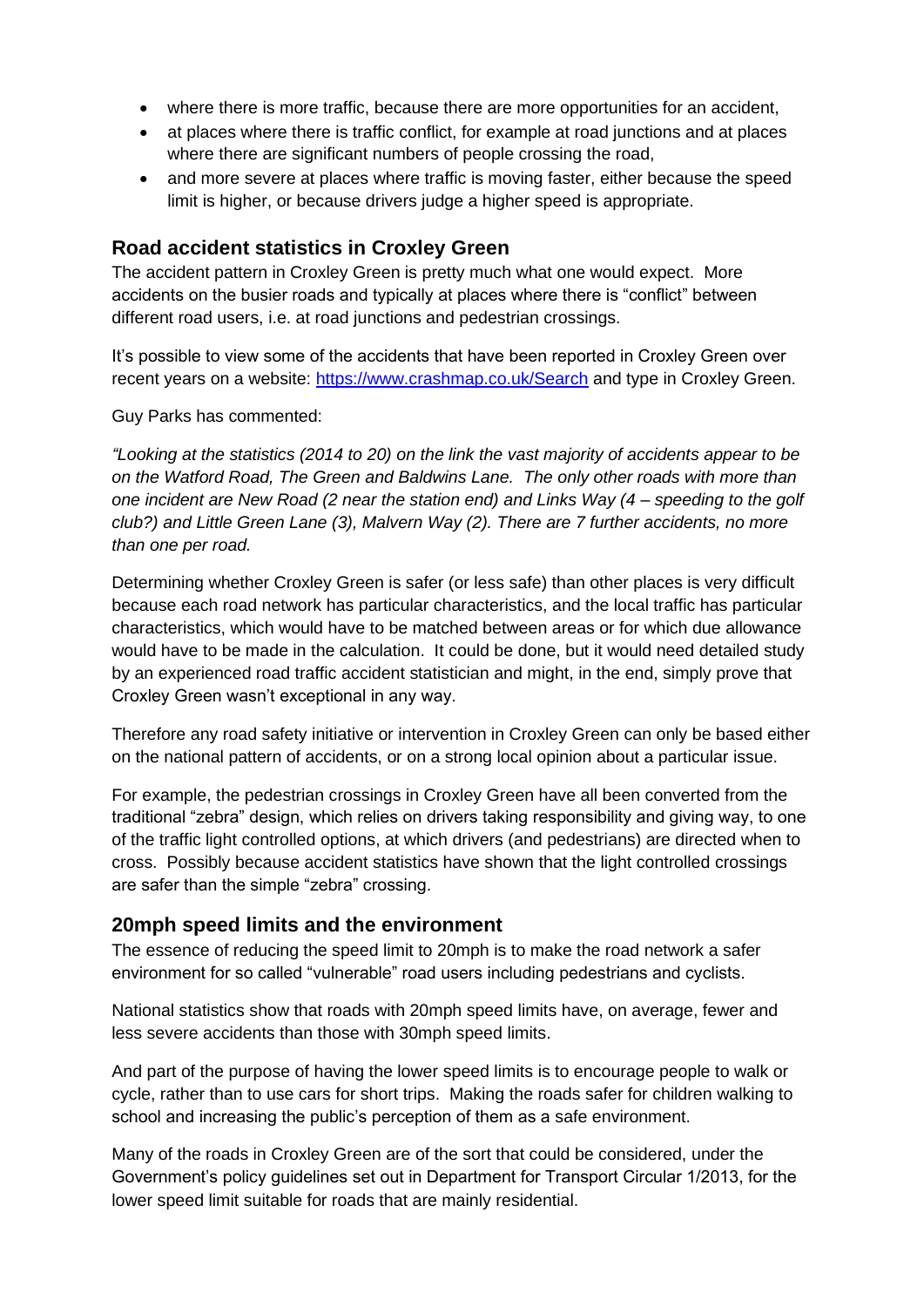At present there is no evidence of public desire for a lower speed limit, or of a widespread pattern of accidents that would immediately justify the reduction. However there is concern about speeding on some roads, at some times and by some drivers.

Reducing traffic speeds has also been shown to improve quality of life indicators such as better air quality, health improvements and community cohesion. These are all part of the strategic intent we have set ourselves as a Parish Council:

#### *"The Parish Council works to enhance the well-being of the residents of Croxley Green"*

We have also been considering how we might reduce carbon emissions. Transport, particularly in private motor cars, is one of the main emitters of carbon dioxide within our community. One way of reducing emissions is to encourage people to make shorter journeys on foot. Lower traffic speeds tend to encourage the switch, even if only marginally.

We have also discussed the problems around schools due to parents or carers bringing children to school and collecting them by car and the congestion that causes. Lower traffic speeds encourage people to consider the alternatives.

Signing a road at 20mph may have only a marginal effect on many drivers who already drive considerately and at an appropriate speed in residential areas. But it also sets a community expectation of slower driving on residential streets which encourages others to moderate their speed. It also provides a lower threshold for speed enforcement, whether by automatic signs (smiley faces), speed cameras or the police.

Thus a 20mph speed limit does reduce the freedom of a motorist to drive at speed. But it also increases the freedom of others from intimidation by motor vehicles including noise (which is reduced at lower speeds) and the freedom to use the streets as part of the public realm.

## **Role of the Parish Council**

The highway authority for local roads is Hertfordshire County Council. That includes all aspects of the management, design and maintenance of the local public road network. (Highways Act 1980)

The traffic authority is also Hertfordshire County Council. (Road Traffic Regulation Act 1984). HCC has delegated responsibility for control of parking to Three Rivers District Council. As traffic authority HCC is responsible for setting the speed limits on local roads through Traffic Regulation Orders (TROs).

The Parish Council has no legal responsibility (or duty) for the public roads within Croxley Green. However it is elected to speak on behalf of the residents on matters of concern to the residents.

**Andrew Gallagher 10th January 2022**